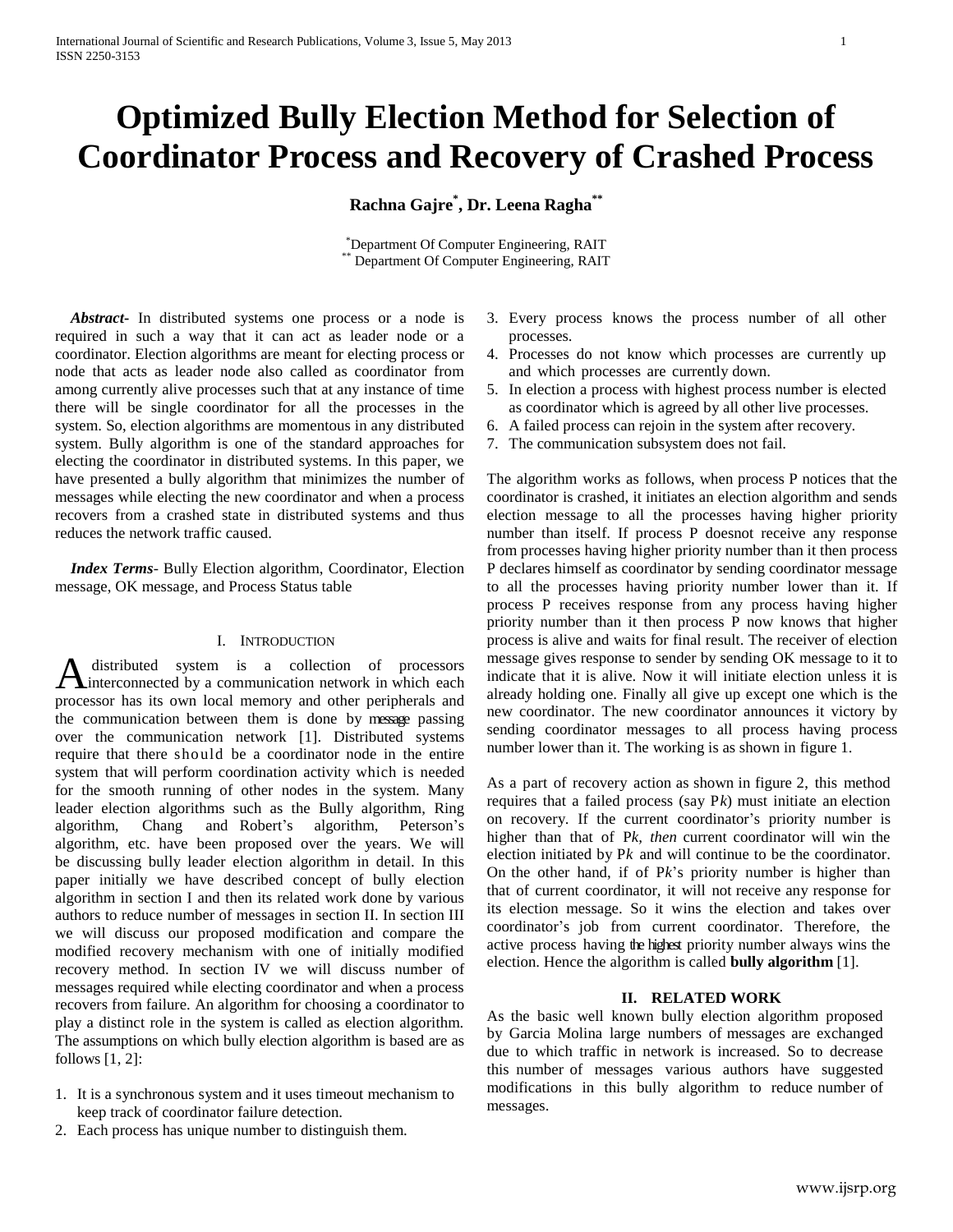



**(a)P2 request service from P6 (b)P2 sends election message to P3,P4,P5 and P6 (c)P3,P4 and P5 send OK message to P2 (d)P3,P4 and P5 initiate election (e)P4 sends OK message to P3, P5 sends OK message to P3 and P4 (f)P5 sends coordinator messages to P1,P2,P3 and P4.**



 **Figure 2: Recovery Process by Garcia**

**(a) P1 sends election message to P2,P3,P4,P5 and P6 (b) P2,P3,P4 and P5 send OK message to P1 (c) P2,P3,P4 and P5 initiate election (d)P3 sends OK message to P2 ,P4 sends OK message to P2 and P3, and P5 sends OK message to P2,P3 and P5 (e)P4 sends OK message to P3, P5 sends OK message to P3 and P4.**

In [3] the number of messages that should be exchanged between the processes is reduced and furthermore the number of stages required to elect the coordinator is decreased from at most five stages to four stages. According to this paper, when the process P finds that coordinator has crashed, sends election message to all other processes with higher priority number for which it will receive response as OK message with its unique priority number to process P. If no process responses to process P, it will broadcast one coordinator message to all processes, declaring itself as a coordinator. If some process response to process P by comparing the priority numbers, the process P will select the process with the highest priority number as coordinator and then sends to it the grant message. At this stage the coordinator process will broadcast a message to all other processes and informs itself as a coordinator. Now suppose process P1 recovers from its failed state and is now unaware about who is the coordinator. So P1 holds the election by same procedure mentioned above. So if we look at traditional bully algorithm then number of stages and number of messages being passed is reduced to some extent. In  $[4]$ , when a process (say) Pi finds that coordinator has somehow failed it refers to its process status table, to see who is process having the second highest priority number. It then initiates an election, by sending an election message to the process (say) Pj, having priority just below the failed coordinator; i.e. process with the second highest priority number. When Pj receives an election message (from Pi), in reply, Pj sends a response message OK to the sender, informing that it is alive and ready to be the new coordinator. Therefore, Pj will send a message coordinator to all other live processes (having priority less than Pj) in the system. Hence, Pi starts its execution from the point where it was stopped. If Pi does not receive any response to its election message, within a fixed timeout period; it assumes that process Pj also has somehow failed. Therefore, process Pi sends the election message to the process (say, Pk) having the priority just below the process Pj. This process continues, until Pi receives any confirmation message OK from any of the process having higher priority than Pi. It may be the case that, eventually Pi has to take the charge of the coordinator. In that case, Pi will send the coordinator message to all other processes having lower priority than Pi. According to [5], when a process P comes to know that coordinator has crashed it sends election messages to all the processes with higher process numbers. If process P doesnot receive any response then P wins the election and if process P receives the response (i.e. ok message along with process number of the responder) then process P will compare process numbers of all message and select highest process number as coordinator and process P will send coordinator messages to all the processes informing who is the new coordinator .Now suppose process P1 recovers from its failed state and is now unaware about who is the coordinator. So instead of holding an election process P1 will send query message to process P2 and process P3. Now P2 and P3 will give response by sending answer message to process P1.Now P1 will come to know that current coordinator is process P5. Now suppose process P6 recovers from its crashed state and process P6 knows that it is the process with highest process number so it will directly send coordinator messages to all the processes in the system. In [6] the process of coordinator election is proposed but on recovery how the process can rejoin itself is not specified. In this algorithm whenever a process finds the coordinator is dead, it sends an election message to a process which has the biggest number. With considering that the biggest process will be new coordinator, so it's not necessary that other processes to be busy for this problem. Whenever a process receives the election message, it should introduce itself as a new coordinator. The receiver of message process may be dead such as the coordinator. So if the sender doesn't receive the response, initiator process sends the election message to the next biggest process. This procedure maybe repeated for several times.

#### **III. PROPOSED METHOD**

As we are considering distributed systems, hence, some assumptions also need to make about the communications network. This is very important because nodes communicate only by exchanging messages with each other. The following aspects about the reliability of the distributed communications network should be considered [4].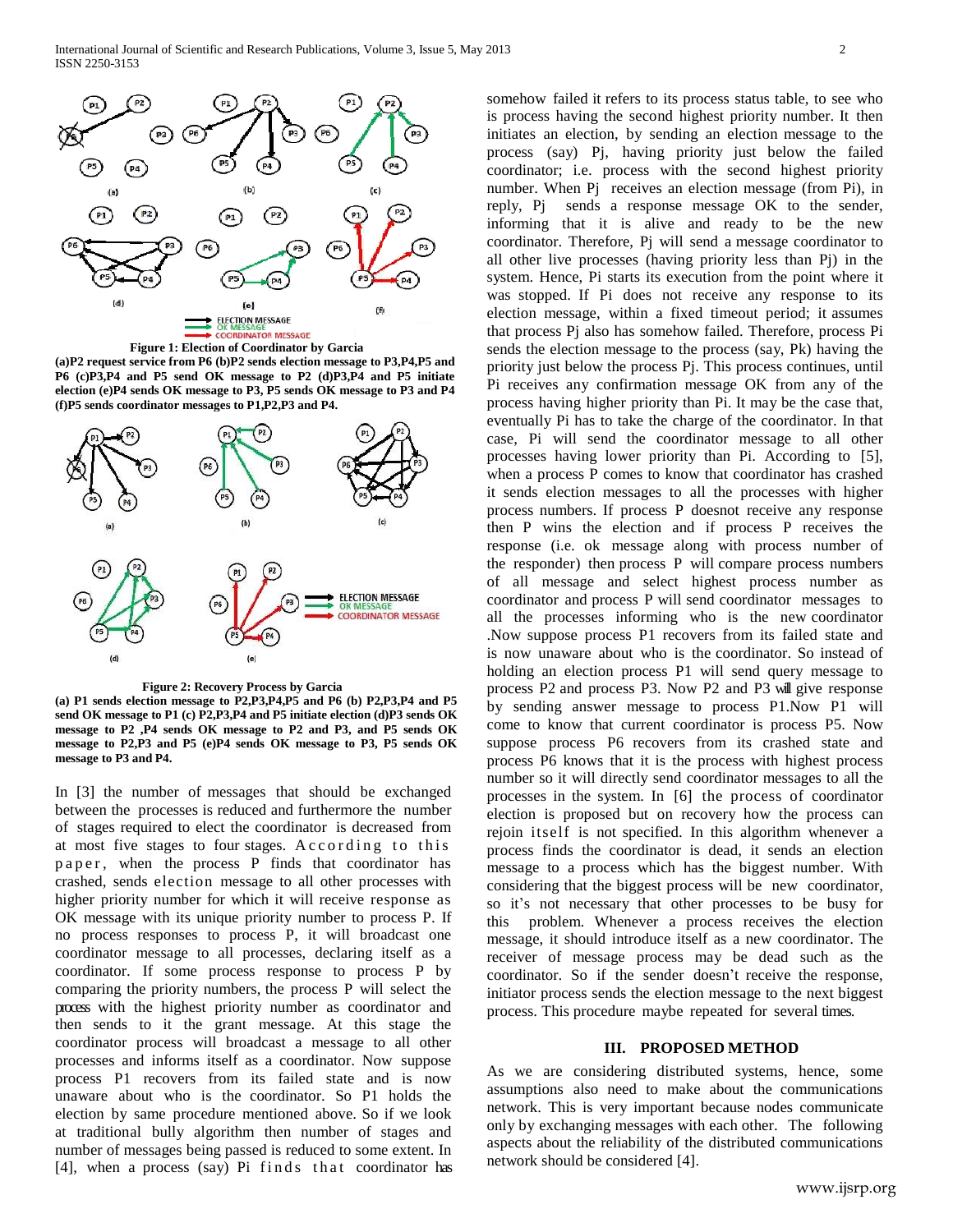- 1. Messages are not lost or altered they are correctly delivered to their destination in a fixed amount of time; i.e., no communication failure occurs.
- 2. Messages reach their destination in a fixed amount of time, but the time of arrival is not fixed.
- 3. Nodes know the physical layout of all nodes in the system and know the path to reach each other.
- 4. A node never pauses and always responds to incoming messages with no delay.

This research tries to reduce network traffic present in distributed systems during leader election and process recovery. Suppose process Pi detects coordinator has failed so it checks the status table and sends election message to second highest priority message (say Pj).On receiving message from Pi, process Pj immediately sends coordinator messages to every live process. After receiving coordinator message from Pj each live process would update its process status table.

Consider the example in figure 3, suppose there are six processes P1, P2, P3, P4, P5 and P6 respectively in the system. Among these six processes P6 is considered as highest priority and P1 is with lowest priority. So P6 is the coordinator as it has highest process number and let process P1 is down. Suppose P2 wants some service from coordinator. So P2 sends a request to the coordinator P6.Now if process P2 does not receive a response within a fixed period of time, then process P2 assumes that the coordinator has somehow crashed. Having a look at the current process table, process P2 will send an ELECTION message to the process having priority just below the failed coordinator's priority(P5 in this case). On receiving election message from P2 process P5 sends coordinator messages to all live processes. The process status table when new coordinator P5 is elected is shown in table I.



Figure **3: Election of Coordinator in Proposed Method (a)P2 request service from P6 (b)P2 sends election message to P5 (c)P5 sends coordinator message to P2,P3 and P5.**

Now suppose process Pm recovers from failure so there can be two cases:

### **Case1:**

If the current coordinator's priority is higher than Pm's priority, in that case, Pm will send its priority number and an UPDATE messages to all other live processes in the system, to tell them to update Pm's status (from CRASHED to NORMAL) in their own process status table.

## **Case 2:**

If Pm's priority is higher than the current coordinator's

priority; then Pm will be the new coordinator and update the process status table and sends the COORDIANTOR message to all other live processes in the system, and takes over the coordinator's job form the currently active coordinator.

| <b>Process Priority</b> | <b>Status</b>      |
|-------------------------|--------------------|
| P <sub>1</sub>          | <b>CRASHED</b>     |
| P <sub>2</sub>          | <b>NORMAL</b>      |
| P <sub>3</sub>          | <b>NORMAL</b>      |
| <b>P4</b>               | <b>NORMAL</b>      |
| <b>P5</b>               | <b>COORDINATOR</b> |
| P6                      | <b>CRASHED</b>     |

Table I: Process Status Table When P5 Is Elected As Coordinator

Now suppose in example above if process P1 recovers from its failed state and is now unaware about who is the coordinator and status of processes. So it immediately, sends a REQUEST message to any of its live neighbors (in this case Process P2). So, as soon as any of P1's live neighbors receives a REQUEST message, it sends a copy of the current process status table to P1. After receiving the process status table, P1 checks whether its own priority number is less than the process having the highest priority (i.e. current coordinator's priority) or not. Since P1 is smaller than current coordinator so it will send its priority number and an UPDATE messages to all other live processes in the system, to tell them to update P1's status (from CRASHED to NORMAL) in their own process status table as shown in figure 4. The process status table when P1 recovers from failure is shown in table II.

| <b>Process Priority</b> | <b>Status</b>      |
|-------------------------|--------------------|
| P1                      | <b>NORMAL</b>      |
| P <sub>2</sub>          | <b>NORMAL</b>      |
| P <sub>3</sub>          | <b>NORMAL</b>      |
| P4                      | <b>NORMAL</b>      |
| <b>P5</b>               | <b>COORDINATOR</b> |
| P6                      | <b>CRASHED</b>     |

#### Table II: Process Status Table When P1 Is Recovers From Failure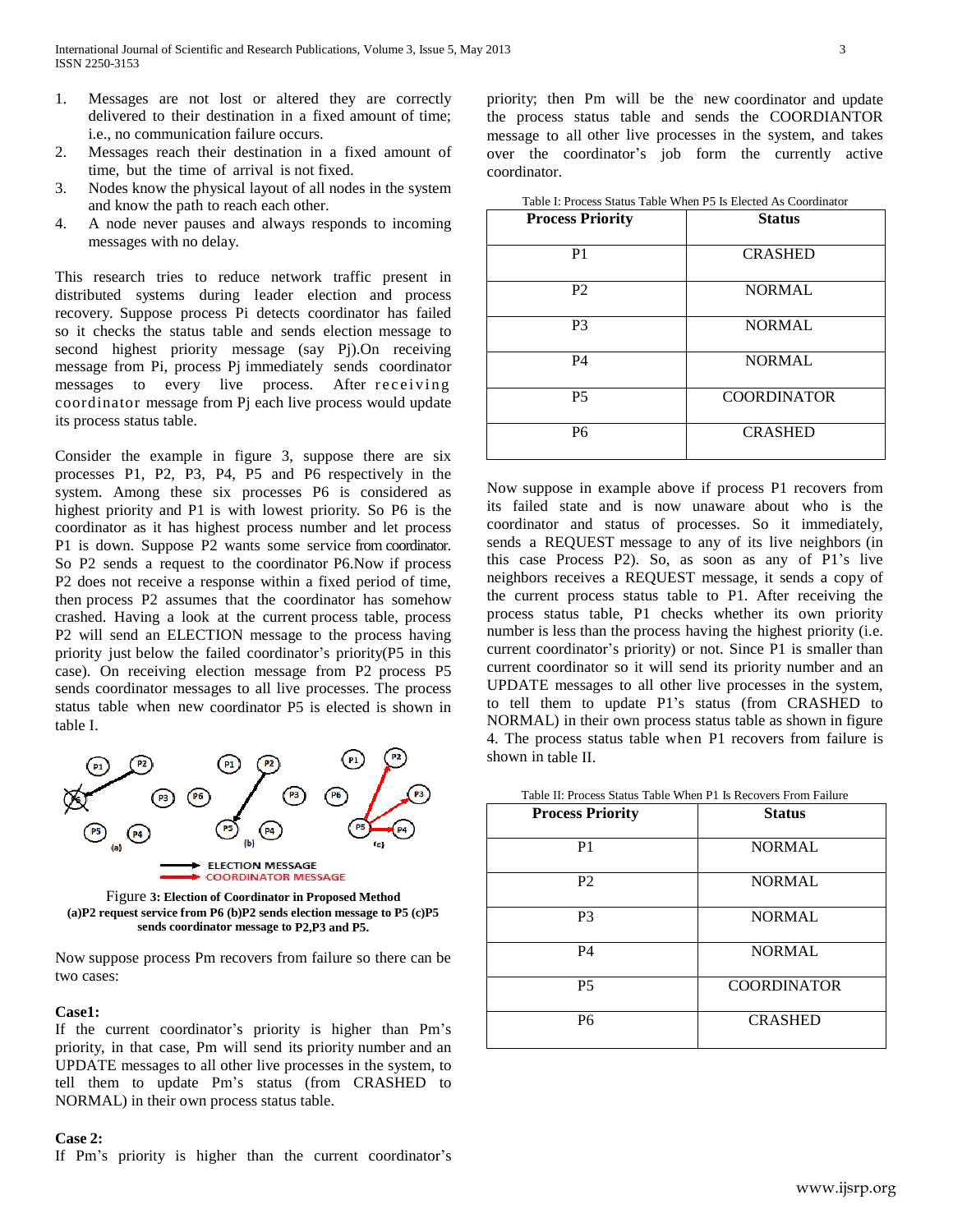

**Figure 4: Proposed Recovery Process (a)P1 sends Request message to P2 (b)P2 sends Reply message to P1 (c)P1**

**sends update message with its process number to P2,P3,P4 and P5**

Suppose Pm recovers and we send Query messages to process having process number higher than itself then in response it will get answer message in which process Pm will understand who the current coordinator according to algorithm is in [5].

In our example now process P1 recovers from failure so it will send query messages to process P2, P3, P4, P5 and P6. As response P1 will receive answers from the live processes and will understand that the current coordinator is P5 as shown in figure 5.



**Figure 5: Recovery Method of Pawan Kumar Thakur (a)P1 sends query messages to P2, P3, P4, P5 and P6 (b) Process P2, P3, P4 and P5 send answer message to process P2.**

If we compare both methods of recovery we can see that in first method we maintain a status table which is requested by process when it recovers by neighbor through which it also comes to know about which processes are alive and the current coordinator by sending just one request message whereas in second method we send query message to all the processes having process number higher than itself and then everyone replies with answer message through which it understands who is the current coordinator. From both methods less number of messages is sent in first method. So first method i.e. our proposed (first) method is better than this second method.

# **IV. RESULTS**

The analysis of bully algorithm's proposed by various authors with best case and worst case and also with respect to different network size is analyzed in this chapter.

1. According to algorithm in [1] the number of messages required for various numbers of nodes is as shown in table III.

Table III: No. of messages required for various numbers of nodes according to algorithm in [1]

| No. Of<br><b>Nodes</b> | No. Of messages in<br>electing a coordinator | No. Of messages when<br>process recovers from<br>failure |
|------------------------|----------------------------------------------|----------------------------------------------------------|
|                        | 20                                           | 29                                                       |
| 10                     | 72                                           | 89                                                       |
|                        | 178                                          | 205                                                      |

2. According to algorithm in [3] the number of messages required for various numbers of nodes is as shown in table IV.

| No. Of<br><b>Nodes</b> | algorithm in [3]<br>No. Of messages in<br>electing a coordinator | No. Of messages when<br>process recovers from<br>failure |  |  |
|------------------------|------------------------------------------------------------------|----------------------------------------------------------|--|--|
|                        | 13                                                               | 15                                                       |  |  |
| 10                     | 25                                                               | 77                                                       |  |  |
|                        |                                                                  |                                                          |  |  |

3. According to algorithm in [4] the number of messages required for various numbers of nodes is as shown in table V.

| Table V: No. of messages required for various numbers of nodes according to |  |  |  |  |
|-----------------------------------------------------------------------------|--|--|--|--|
|                                                                             |  |  |  |  |

| No. Of<br><b>Nodes</b> | No. Of messages in<br>electing a coordinator | No. Of messages when<br>process recovers from<br>failure |  |
|------------------------|----------------------------------------------|----------------------------------------------------------|--|
|                        |                                              |                                                          |  |
| 10                     |                                              |                                                          |  |
|                        |                                              |                                                          |  |

4. According to algorithm in [5] the number of messages required for various numbers of nodes is as shown in table VI.

| No. Of<br><b>Nodes</b> | No. Of messages in<br>electing a coordinator | No. Of messages when<br>process recovers from<br>failure |  |  |
|------------------------|----------------------------------------------|----------------------------------------------------------|--|--|
| h                      |                                              |                                                          |  |  |
| 10                     |                                              |                                                          |  |  |
| 15                     |                                              |                                                          |  |  |

5. According to algorithm in [6] the number of messages required for various numbers of nodes is as shown in table VII.

Table VII: No. of messages required for various numbers of nodes according to algorithm in [6]

| No. Of<br><b>Nodes</b> | No. Of messages in<br>electing a coordinator | No. Of messages when<br>process recovers from<br>failure |  |  |
|------------------------|----------------------------------------------|----------------------------------------------------------|--|--|
|                        |                                              |                                                          |  |  |
| 10                     |                                              |                                                          |  |  |
| 15                     |                                              |                                                          |  |  |